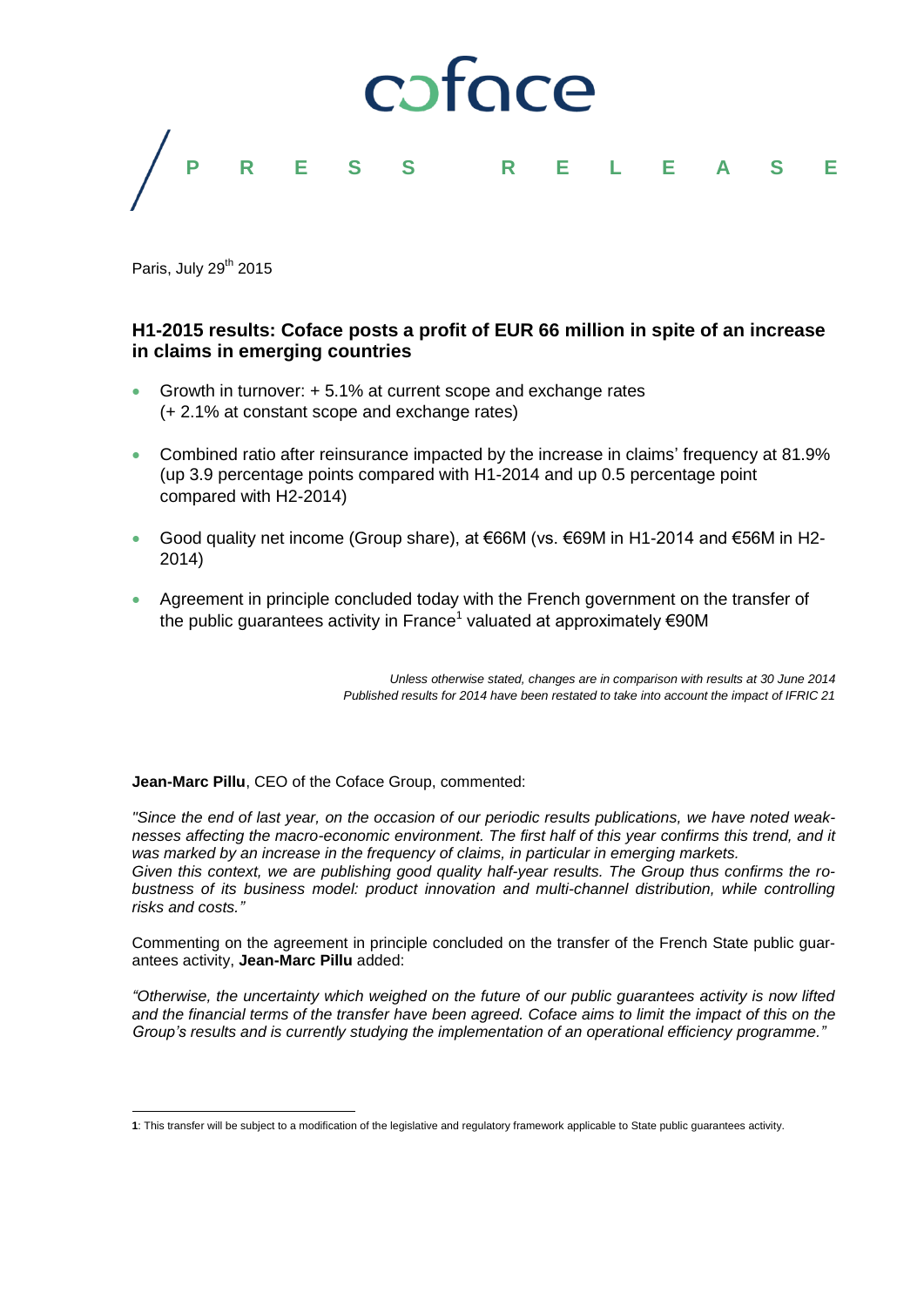|  |  | P R E S S R E L E A S E |  |  |  |
|--|--|-------------------------|--|--|--|
|  |  |                         |  |  |  |

## **Key figures as at 30 June 2015**

The board of directors of Coface SA examined the consolidated financial statements for the first half years 2015 during its meeting on July 28<sup>th</sup> 2015. They were subject to a limited examination by the Statutory Auditors.

| Income statement items - in $\notin M$                                                      | H1-2014<br>published | H1-2014<br>*restated IFRIC 21 | H1-2015      | Change<br>H1-2015 vs. H1-2014<br>restated IFRIC 21 | Change<br>on a like-for-<br>like basis <sup>2</sup> |  |
|---------------------------------------------------------------------------------------------|----------------------|-------------------------------|--------------|----------------------------------------------------|-----------------------------------------------------|--|
| <b>Consolidated turnover</b>                                                                | 723.6                | 723.6                         | 760.3        | $+5.1%$                                            | $+2.1%$                                             |  |
| of which earned premiums                                                                    | 564.8                | 564.8                         | 603.0        | $+6.8%$                                            | $+2.8%$                                             |  |
| Underwriting income after reinsurance                                                       | 87.8                 | 87.3                          | 77.6         | $-11.2%$                                           |                                                     |  |
| Investment income net of expenses                                                           | 22.3                 | 22.3                          | 28.2         | $+26.3%$                                           |                                                     |  |
| Operating income                                                                            | 103.7                | 103.1                         | 102.6        | $-0.5%$                                            |                                                     |  |
| Operating income,<br>excluding restated items <sup>3</sup>                                  | 109.4                | 108.8                         | 103.6        | $-4.8%$                                            | $-7.5%$                                             |  |
| Net income (group share)<br>Net income (group share), excluding restated items <sup>3</sup> | 69.4<br>76.7         | 69.0<br>76.3                  | 66.1<br>74.0 | $-4.2%$<br>$-3.0%$                                 | $-6.0%$<br>$-4.0%$                                  |  |
| <b>Key ratios</b>                                                                           | H1-2014              | H1-2014*                      | H1-2015      |                                                    |                                                     |  |
| Loss ratio net of reinsurance                                                               | 50.9%                | 50.9%                         | 52.0%        | $+1.1$ ppts.                                       |                                                     |  |
| Cost ratio net of reinsurance                                                               | 26.9%                | 27.0%                         | 29.8%        | $+2.8$ ppts.                                       |                                                     |  |
| Combined ratio net of reinsurance                                                           | 77.8%                | 78.0%                         | 81.9%        | $+3.9$ ppts.                                       |                                                     |  |
| Balance sheet items - in €M                                                                 | 31/12/2014           | 31/12/2014*                   | 30/06/2015   |                                                    |                                                     |  |
| <b>Total equity</b>                                                                         | 1724.2               | 1724.5                        | 1726.8       | $+0.1%$                                            |                                                     |  |

<sup>1</sup> **2**: At constant scope and exchange rates.

**<sup>3</sup>**: Operating income and net income (Group share) includes financing costs (€4.8M for H1-2014 and €10.2M for H1-2015) and are restated to exclude the following items: interest charges for the hybrid debt (€-4.0,M), charges linked to the initial public offering (€-7.0M), operating expenses<br>related to the restructuring of SBCE (€-1.0M), restructuring income ( the hybrid debt (€-8.1M), operational expenses linked to the restructuring of the distribution network in the United States and other expenses<br>(€-3.2M) - see note 19 of the financial statements in the half-year 2015 finan normalised tax rate has been applied to these elements for H1-2014 and H1-2015 respectively.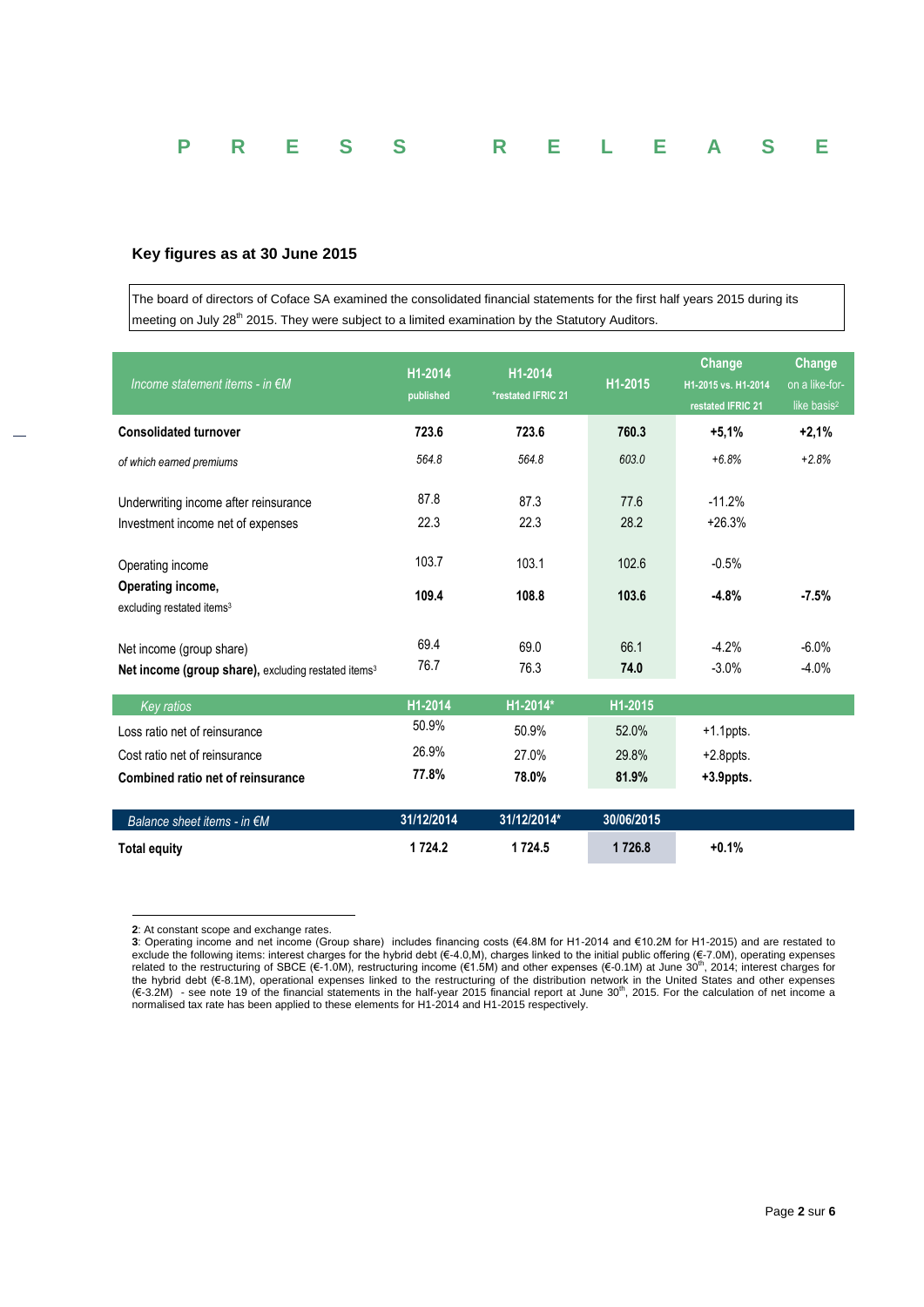

## **1. Turnover**

In the first half of 2015, Coface registered a turnover of €760.3M, up 5.1% compared with the first half of 2014 (up 2.1% at constant scope and exchange rates).

This evolution demonstrates the appropriateness of the commercial strategy implemented by the Group since 2013, based on a policy of product innovation and multi-channel distribution, and is accompanied by enhanced monitoring and sales processes.

The process of overhauling and specialising the range by market segment was marked during this half year by the launch of *TradeLiner*, Coface's flagship offer designed to meet the needs of medium sized companies.

Meanwhile Coface's footprint in emerging markets continues to be an advantage and the Group is pursuing the expansion of its geographic positioning in order to consolidate its ability to capture growth. To this end, Coface obtained a licence to act as insurer in Israel (January 2015) and opened a new sales office in Kazakhstan (in January 2015).

| Turnover in €M               | H1-2014 | H <sub>1</sub> -2015 | Change   | Change<br>on a like-for-<br>like basis <sup>4</sup> |
|------------------------------|---------|----------------------|----------|-----------------------------------------------------|
| <b>Western Europe</b>        | 238.5   | 236.1                | $-1.0%$  | $-2.8%$                                             |
| <b>Northern Europe</b>       | 182.1   | 171.5                | $-5.8\%$ | $-4.7%$                                             |
| Mediterranean & Africa       | 110.6   | 130.3                | $+17.8%$ | $+16.3%$                                            |
| <b>North America</b>         | 53.1    | 66.3                 | $+24.7%$ | $+4.0%$                                             |
| <b>Central Europe</b>        | 56.1    | 56.6                 | $+0.9%$  | $+0.6%$                                             |
| Asia Pacific                 | 45.2    | 56.7                 | $+25.4%$ | $+8.0%$                                             |
| <b>Latin America</b>         | 38.0    | 42.9                 | $+12.8%$ | $+16.9%$                                            |
| <b>Consolidated turnover</b> | 723.6   | 760.3                | $+5.1%$  | $+2.1%$                                             |

The increase in the Group's turnover continues to be driven by emerging markets and North America: in these areas, the new commercial approach is producing results.

In more mature markets, particularly in Western Europe and Northern Europe, where competition is stiff and weighs on prices, the deployment of Coface's new commercial strategy involves deep structural changes. Their effects will only materialize over time.

1

**<sup>4</sup>**: At constant scope and exchange rates.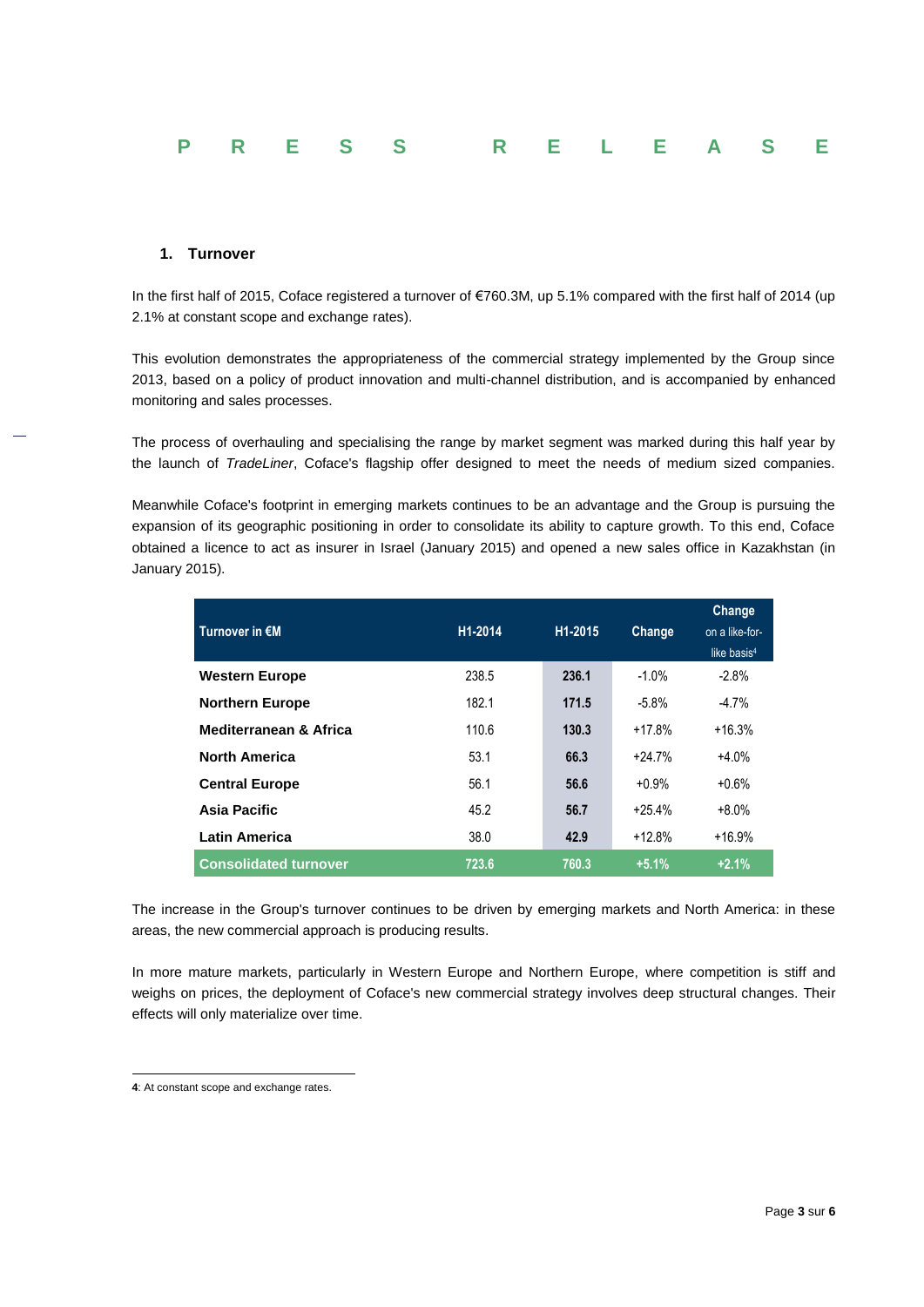# **PRESS RELEASE**

### **2. Results**

Combined ratio

Over the first half of 2015, the combined ratio after reinsurance was particularly impacted by the increase in claims and stands at 81.9%, increasing 3.9 percentage points compared with the first half of 2014 and rising 0.5 percentage points from the second half of 2014.

The emergence of weaknesses, especially in Russia, China, Latin America as well as in certain business sectors has led since the second half of 2014 to an increase in the claims level. This resulted in deterioration of the loss ratio net of reinsurance of 1.1 percentage point compared with the first half of 2014 at 52.0%.

The cost ratio net of reinsurance was 29.8%, up 2.8 percentage points compared with the first half of 2014. This increase is explained by distribution costs, due in particular to turnover growth in regions where contracts are commercialised through brokers or partners.

Internal overheads<sup>5</sup> are under control: at constant scope and exchange rates, their progression by 1.2% in the half-year (up 2.8% at current scope and exchange rates) is less than that of premiums, respectively at 2.8% (up 6.8% at current scope and exchange rates).

Financial income

At the end of the past half year, financial income<sup>6</sup> amounted to €28.2M against €22.3M in the same period in 2014. In a favourable context in the equity market, Coface externalised €7.6M of capital gains on the first half 2015 against €3M in the same period in 2014.

Operating income and net income

Excluding restated items, operating income was €103.6M and the net income (group share) was €74.0M<sup>7</sup>.

<sup>1</sup> *Published results for 2014 have been restated to take into account the impact of IFRIC 21*

**<sup>5</sup>**: Internal overheads are restated to exclude expenses related to Coface Re costs, including staff, location and others (€0.4m) for H1-2015. **6**: Investments net of expenses, excluding cost of debt.

**<sup>7</sup>**: Operating income and net income (Group share) includes financing costs (€4.8M for H1-2014 and €10.2M for H1-2015) and are restated to exclude the following items: interest charges for the hybrid debt  $(€-4.0, M)$ , charges linked to the initial public offering  $(€-7.0M)$ , operating expenses related to the restructuring of SBCE ( $\epsilon$ -1.0M), restructuring income ( $\epsilon$ 1.5M) and other expenses ( $\epsilon$ -0.1M) at June 30<sup>th</sup>, 2014; interest charges for the hybrid debt (€-8.1M), operational expenses linked to the restructuring of the distribution network in the United States and other expenses (€-3.2M) - see note 19 of the financial statements in the half-year 2015 financial report at June 30th, 2015. For the calculation of net income a normalised tax rate has been applied to these elements for H1-2014 and H1-2015 respectively.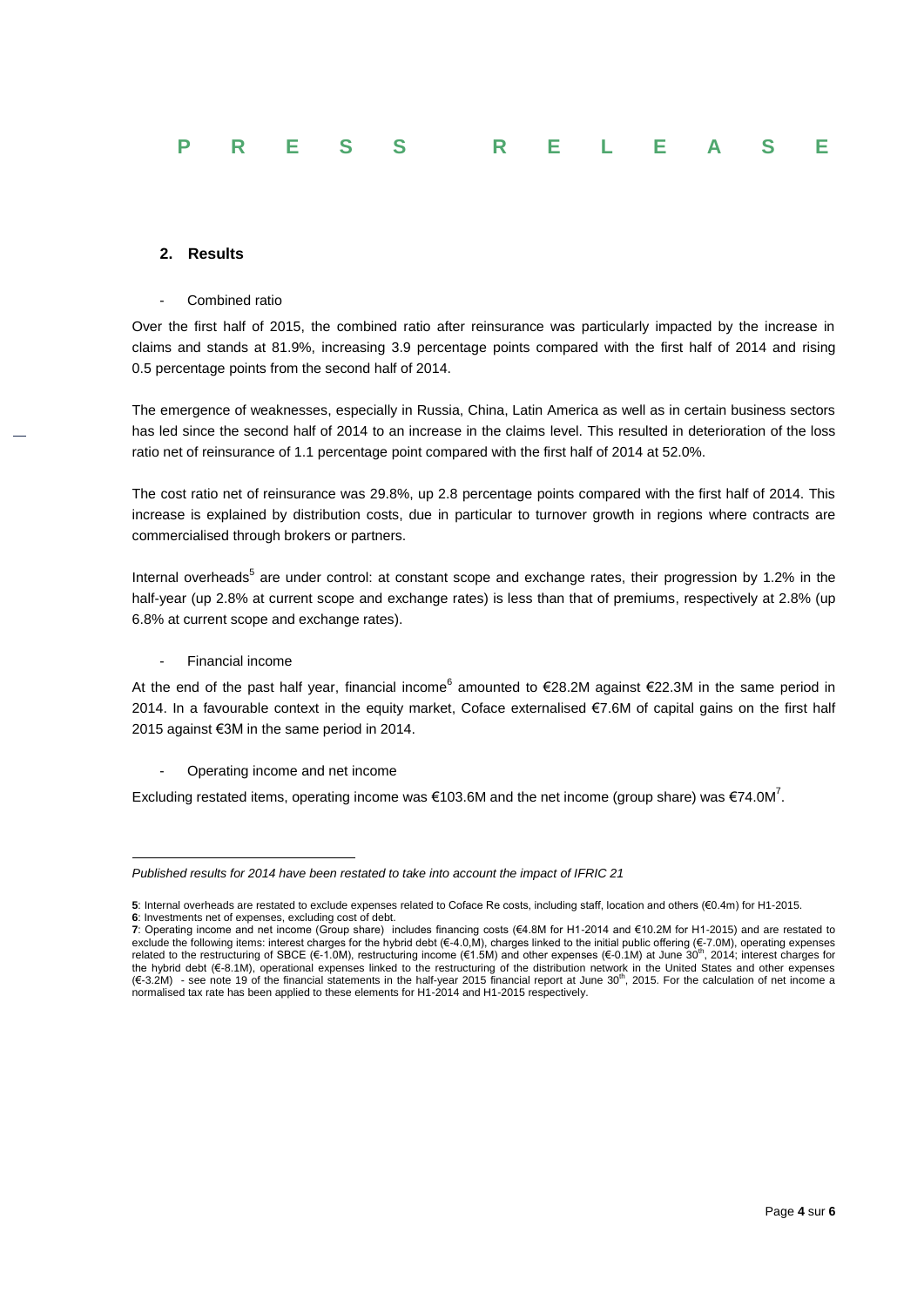|  |  | P R E S S R E L E A S E |  |  |  |
|--|--|-------------------------|--|--|--|
|  |  |                         |  |  |  |

## **3. Financial solidity**

IFRS equity Coface SA group share was €1,720M at June 30, 2015, compared to €1,718M at the end of December 2014.

The change in equity is mainly due to the impact of net income for the period of €66.1M and the distribution of €75.5M to shareholders.

On July 17th, Fitch Ratings agency confirmed the financial solidity rating (IFS) AA- it attributes to the Coface Group, with a stable outlook. The agency also upgraded by a notch its issuer default rating (IDR) for Coface SA to A +, also with a stable outlook.

## **4. Transfer of French State public guarantees activity<sup>8</sup>**

The French government announced in February 2015 that it was examining the possibility of transferring the French State public guarantees activity, currently carried out by Coface, to the Bpifrance group. Having studied and discussed the project with Coface, the French government announced today, July 29<sup>th</sup>, its decision to implement the project, in line with its aim to consolidate under one establishment the support it offers to SME and larger companies.

Coface and the French government have agreed the financial terms of such a transfer<sup>8</sup>. These consist of a principle of payment of €77.2M, corresponding to a valuation of approximately €89.7M before tax, net of estimated liabilities of €12.5M as at end-December 2014.

The transfer $^8$  is scheduled to take place in the course of 2016. It will take the form of a cession to Bpifrance of the standalone State public guarantees activity, composed of teams and dedicated systems (IT, contracts,…), as well as corresponding assets and liabilities.

This payment<sup>9</sup> will allow Coface to absorb immediate depreciation charges<sup>9</sup> (estimated at €17.3M before tax) and contribute to absorbing the margin loss (€11.7M) and fixed costs remaining (€20.8M) at Coface's charge (amounts before tax on a full-year basis).

The loss of this activity will mechanically lead to a 1.4 percentage point decrease in RoATE (on a full-year basis). Coface intends to limit these effects and is studying the implementation of an operational efficiency programme.

## **5. Outlook**

1

The rise in claims recorded during the first-half confirms that the global growth, recovering at a slow pace, remains fragile and entails risks. Emerging economies - among the largest - are experiencing structural difficulties and suffering from the weakening of their growth model.

In this context, Coface will remain vigilant and will continue to be proactive and selective in its risk monitoring to secure its profitability and that of its clients.

**<sup>8</sup>**: This transfer will be subject to a modification of the legislative and regulatory framework applicable to State public guarantees activity. **9**: The valuation of €89.7M before tax and depreciation charges will be registered in our financial statements once the legislative and regulatory framework applicable to State public guarantees activity will be modified.